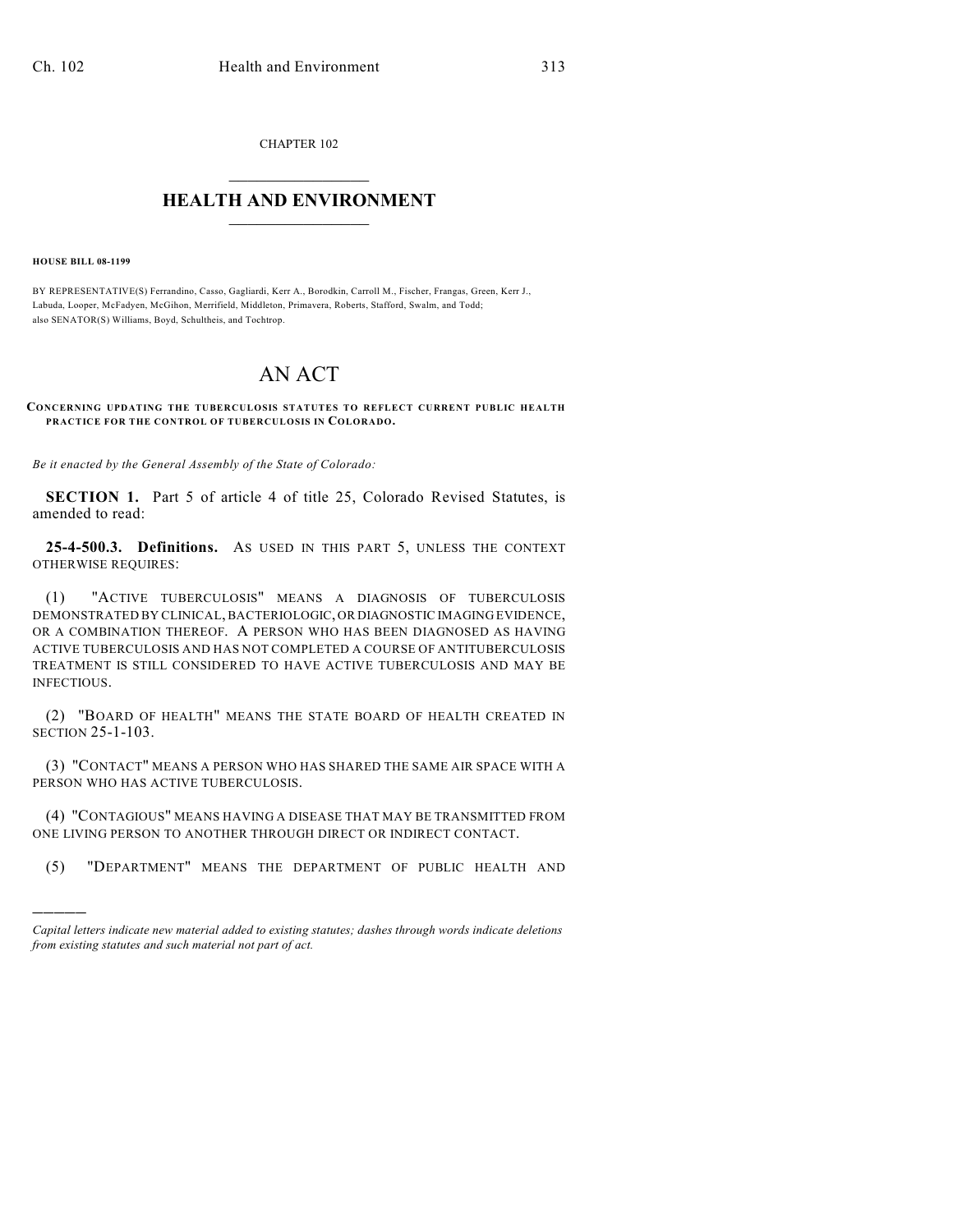ENVIRONMENT.

(6) "HEALTH OFFICER" MEANS THE STATE CHIEF MEDICAL OFFICER AND LOCAL HEALTH OFFICERS.

(7) "INFECTIOUS" MEANS CONTAGIOUS.

(8) "ISOLATION" MEANS SEPARATION OF A PERSON INFECTED, OR SUSPECTED TO BE INFECTED, WITH TUBERCULOSIS FROM OTHER PERSONS TO PREVENT THE SPREAD OF TUBERCULOSIS.

(9) "LATENT TUBERCULOSIS INFECTION" MEANS THAT TUBERCULOSIS ORGANISMS ARE PRESENT IN A PERSON'S BODY, BUT THE PERSON DOES NOT HAVE TUBERCULOSIS OR SYMPTOMS, NOR IS THE PERSON INFECTIOUS. SUCH A PERSON USUALLY HAS A POSITIVE REACTION TO THE TUBERCULIN SKIN TEST.

(10) "LOCAL HEALTH OFFICER" MEANS THE CHIEF MEDICAL HEALTH OFFICER OF A REGIONAL OR COUNTY HEALTH DEPARTMENT OR THE HEALTH OFFICER FOR A PUBLIC HEALTH NURSING SERVICE.

(11) "MULTIDRUG-RESISTANT TUBERCULOSIS" MEANS TUBERCULOSIS CAUSED BY TUBERCULOSIS ORGANISMS THAT ARE RESISTANT TO AT LEAST THE DRUGS ISONIAZID AND RIFAMPIN.

(12) "SCREENING" MEANS MEASURES USED TO IDENTIFY PERSONS WHO HAVE ACTIVE TUBERCULOSIS OR LATENT TUBERCULOSIS INFECTION.

(13) "STATE CHIEF MEDICAL OFFICER" MEANS THE CHIEF MEDICAL OFFICER OF THE DEPARTMENT, AS DESCRIBED IN SECTION 25-1-105.

(14) "SUSPECTED CASE OF ACTIVE TUBERCULOSIS", "SUSPECTED CASE OF TUBERCULOSIS", "SUSPECTED TUBERCULOSIS", OR "SUSPECTED TUBERCULOSIS CASE" MEANS A DIAGNOSIS OF TUBERCULOSIS IS BEING CONSIDERED FOR A PERSON, WHETHER OR NOT ANTITUBERCULOSIS THERAPY HAS BEEN STARTED.

(15) "TUBERCLE BACILLI" MEANS TUBERCULOSIS ORGANISMS.

(16) "TUBERCULOSIS" MEANS A POTENTIALLY FATAL CONTAGIOUS DISEASE CAUSED BY THE BACTERIAL MICROORGANISMS OF THE MYCOBACTERIUM TUBERCULOSIS COMPLEX THAT CAN AFFECT ALMOST ANY PART OF THE BODY BUT MOST COMMONLY AFFECTS THE LUNGS.

**25-4-501. Tuberculosis declared to be an infectious and communicable disease.** It is hereby declared that tuberculosis is an infectious and communicable disease, that it endangers the population of this state, and that the treatment and control of such disease is a state and local responsibility. It is further declared that the emergence of multidrug-resistant tuberculosis requires that this threat be addressed with a coherent and consistent strategy in order to protect the public health. To the end that tuberculosis may be brought better under control and multidrug-resistant tuberculosis prevented, it is further declared that it is the duty of the department of public health and environment to conduct an active program of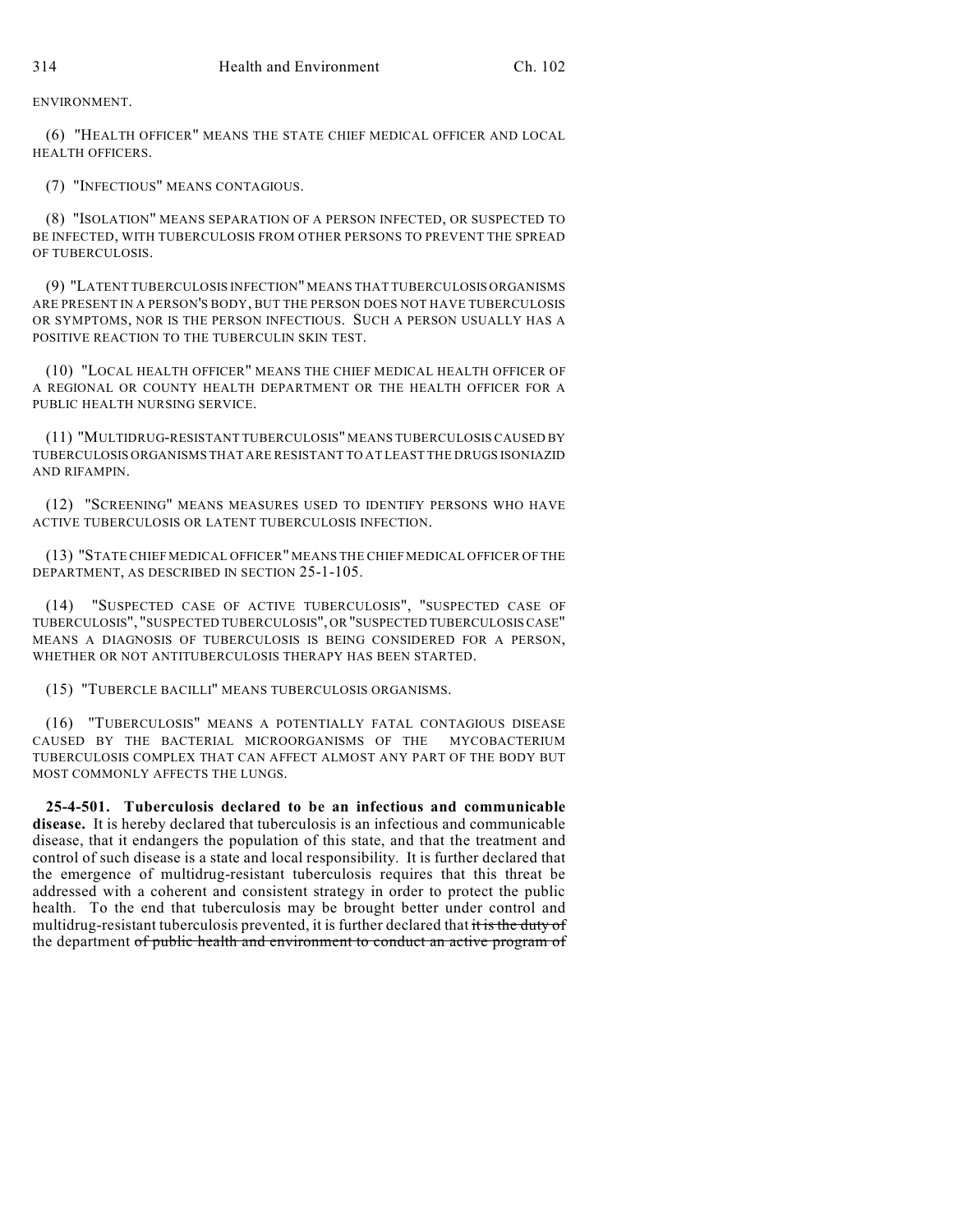hospitalization, as necessary and LOCAL PUBLIC HEALTH AGENCIES SHALL, within the available resources, COOPERATIVELY PROMOTE CONTROL and treatment of persons suffering from active or latent tuberculosis. infection, including assurance that patients receive a full course of therapy.

**25-4-502. Tuberculosis to be reported.** (1) Every attending physician AND OTHER PERSONS EITHER TREATING OR HAVING KNOWLEDGE OF ACTIVE OR SUSPECTED TUBERCULOSIS in this state shall make a report to the department of public health and environment in accordance with the provisions of section 25-1-122 (1) on every person known by said physician OR OTHER PERSON to have ACTIVE OR SUSPECTED tuberculosis. after such fact comes to the knowledge of said physician.

(2) Any hospital, dispensary, asylum, HEALTH CARE FACILITY or other similar private or public institution in this state shall make a report to the department of public health and environment in accordance with the provisions of section  $25$ -1-122 (1) on every patient PERSON having ACTIVE OR SUSPECTED tuberculosis who comes into the ITS care or the observation. of the hospital.

(3) The reports required to be made under the provisions of subsections  $(1)$  and (2) of this section shall be made in accordance with the requirements set forth in section 25-1-122 (1). In addition, the reporting physician shall also give evidence upon which the diagnosis of tuberculosis has been made, the part of the body affected, and the stage of the disease. All cases in which sputum, urine, feces, pus, or any other bodily discharge, secretion, or excretion contains the tubercule bacillus shall be regarded as active infectious cases of tuberculosis ALL CLINICAL LABORATORIES RENDERING DIAGNOSTIC SERVICE SHALL REPORT TO THE DEPARTMENT IN ACCORDANCE WITH SECTION 25-1-122 (1), WITHIN TWENTY-FOUR HOURS AFTER DIAGNOSIS, THE FULL NAME AND OTHER AVAILABLE DATA RELATING TO THE PERSON WHOSE SPUTA OR OTHER SPECIMENS SUBMITTED FOR EXAMINATION REVEAL THE PRESENCE OF TUBERCLE BACILLI.

**25-4-503. Examination of sputum.** The chief medical health officer of a county, city and county, town, or city, when so requested by any physician or by the authorities of any hospital or dispensary, shall make or cause to be made a microscopical examination of the sputum or other bodily excretion or discharge forwarded to him as that of a person having symptoms of tuberculosis. The specimen shall be forwarded to such officerin a package supplied by the department of public health and environment, accompanied by forms having spaces for the name, age, sex, race, occupation, place where person was last employed if known, and address of the person on whom reported. Said officer shall promptly make a report of the result of such examination free of charge to the physician or person upon whose application the same is made. The examination provided for in this section shall be made by the department of public health and environment.

**25-4-504. Statistical case register.** The chief medical health officer of a county, city and county, town, or city shall cause all reports made in accordance with the provisions of section 25-4-502 and all results of examinations showing the presence of the bacilli of tuberculosis made in accordance with the provisions of section 25-4-503 to be recorded in a register to be furnished by the department of public health and environment, of which he shall be the custodian and a copy of which he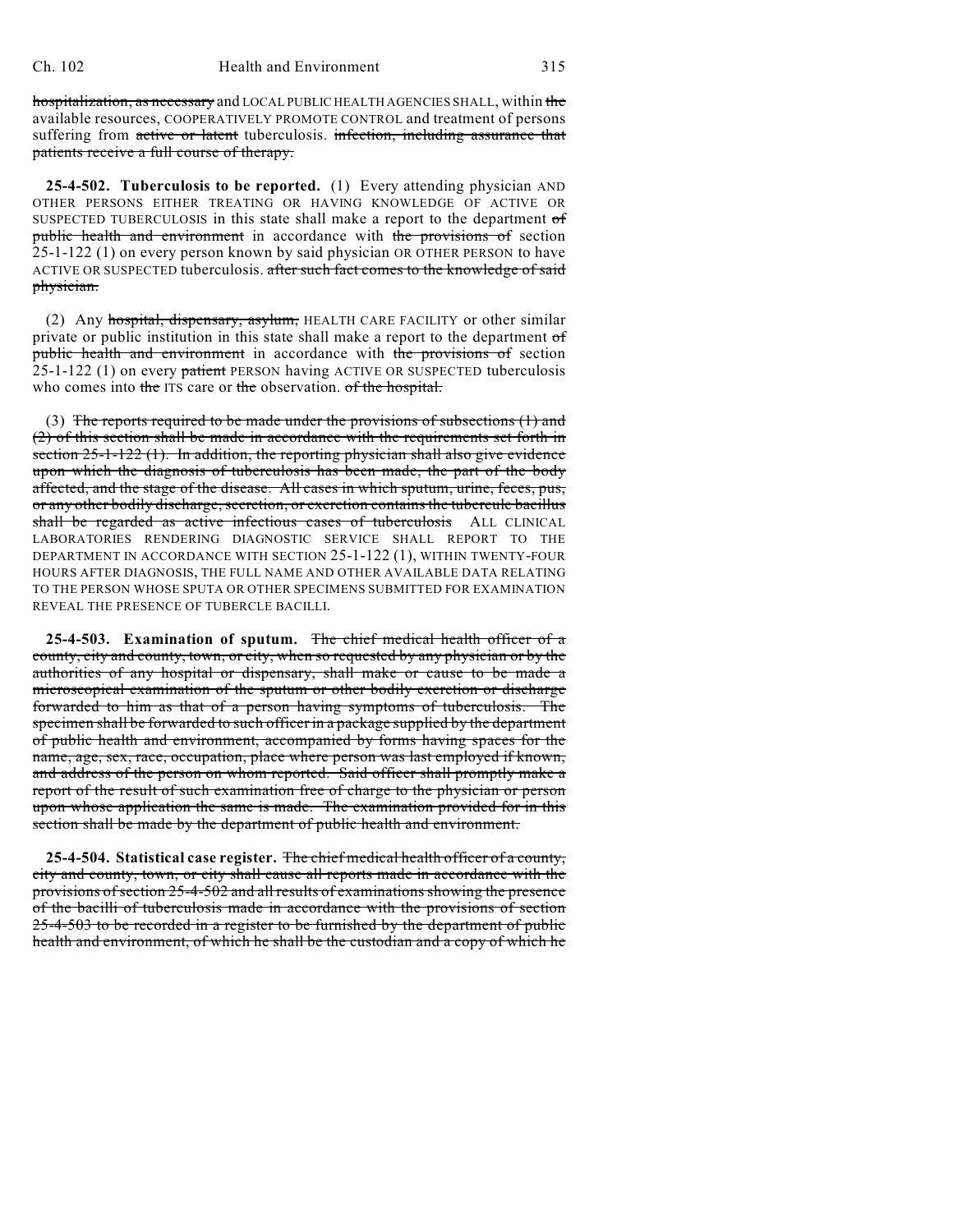shall transmit quarterly to the department of public health and environment. Such register shall not be opened to inspection by any person other than the health authorities of the state and of the said county, city and county, town, or city, and said health authorities shall not permit any such report or record to be divulged so as to disclose the identity of the person to whom it relates, except as may be necessary to carry into effect the provisions of this part 5. All forms, vouchers, registers, and receptacles required by this part 5 shall be furnished by the department of public health and environment.

**25-4-505. Laboratories to report.** (1) All bacteriological laboratories and pathological laboratories rendering diagnostic service shall report to the department of public health and environment, within twenty-four hours after diagnosis, the full name and other available data relating to the person whose sputa, gastric contents, or other specimens submitted for examination reveal the presence of tubercule bacilli. Such report shall include the name and address of the physician or any other person or agency referring such positive specimen for clinical diagnosis.

(2) All reports and records of clinical or laboratory examination for or indicating the presence of tuberculosis shall be confidential and recorded in a register maintained by the department of public health and environment as provided in section  $25-4-504$ .

**25-4-506. Investigation and examination of suspected or known tuberculosis cases.** (1)  $(a)$  Every THE STATE chief medical health officer is AND ALL LOCAL HEALTH OFFICERS ARE directed to use every available means to investigate immediately and ascertain the existence of all reported or suspected cases of ACTIVE tuberculosis in the infectious stages within the chief medical health officer's jurisdiction, to ascertain DETERMINE the sources of such infections, and to identify AND EVALUATE the contacts of such cases and offer treatment as appropriate. In carrying out such investigations, such chief medical health officer is invested with full powers of inspection AND examination and quarantine or isolation of all persons known to be infected with ACTIVE tuberculosis in an infectious stage and is directed to make or cause to be made such examinations as are deemed necessary of persons who, on reasonable grounds, are suspected of having ACTIVE tuberculosis in an infectious stage and to isolate or isolate and quarantine such persons whenever necessary for the protection of the public health FORM.

(b) A chief medical health officer may conduct screening programs of populations who are at increased risk of developing tuberculosis or having latent tuberculosis infection, as defined by the centers for disease control and prevention, and offer treatment as appropriate. Such screening programs shall not be implemented without the approval of the state chief medical health officer.

(2) Whenever the chief medical A health officer determines on reasonable grounds that an examination of any person is necessary for the preservation and protection of the public health, he THE HEALTH OFFICER shall issue a written order directing medical examination, setting forth the name of the person to be examined, the time and place of the examination, and such other terms and conditions as he THE HEALTH OFFICER may deem necessary. A copy of such order shall be served upon the patient PERSON. Such an examination may be made by a licensed physician of the examinee's PERSON'S own choice under such terms and conditions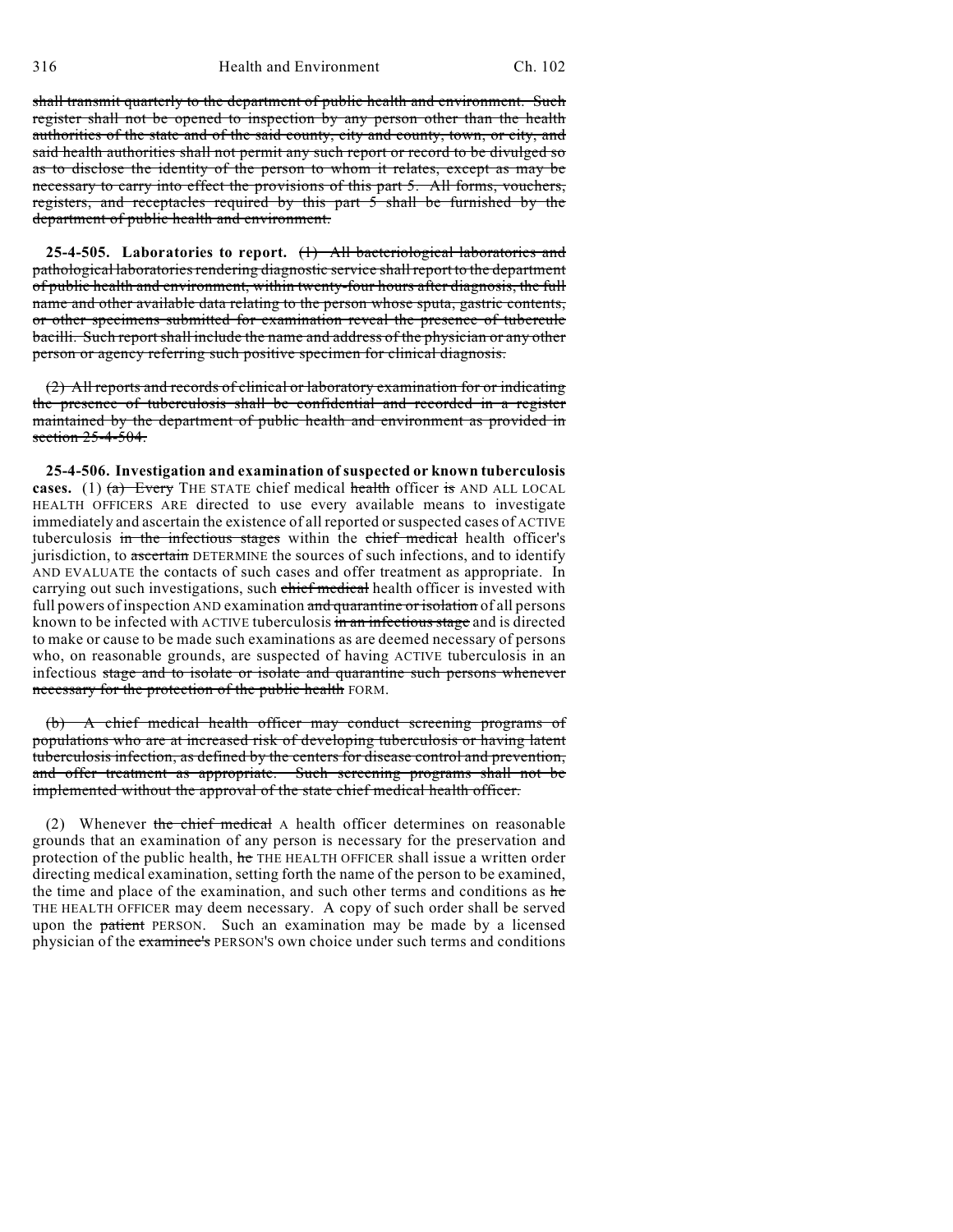as the health officer shall specify.

(3) Any person who depends exclusively on prayer for healing in accordance with the teachings of any well-recognized religious sect, denomination, or organization, and claims exemptions on such grounds, shall nevertheless be subject to examination, and the provisions of this part 5 regarding compulsory reporting of communicable diseases and isolations and quarantine shall apply where there is a probable cause to suspect that such person is infected with disease in a communicable stage HAS ACTIVE TUBERCULOSIS. Such person shall not be required to submit to any medical treatment or to go to or be confined in a hospital or other medical institution if he THE PERSON can safely be quarantined or isolated in his THE PERSON'S own home or other suitable place of his THE PERSON's choice.

(4) A HEALTH OFFICER MAY CONDUCT SCREENING PROGRAMS OF POPULATIONS THAT ARE AT INCREASED RISK OF DEVELOPING TUBERCULOSIS OR HAVING LATENT TUBERCULOSIS INFECTION AND OFFER TREATMENT AS APPROPRIATE. SUCH SCREENING PROGRAMS MAY BE IMPLEMENTED BY A LOCAL HEALTH OFFICER WITH THE APPROVAL OF THE STATE CHIEF MEDICAL OFFICER.

**25-4-507. Isolation order.** (1) (a) Whenever a chief medical health officer determines that quarantine or isolation OF A PERSON in a particular TUBERCULOSIS case is necessary for the preservation and protection of the public health, he THE HEALTH OFFICER shall make an isolation or quarantine order in writing. setting

(b) WHEN A HEALTH OFFICER IS DETERMINING WHETHER TO ISSUE AN ISOLATION ORDER FOR A PERSON, THE HEALTH OFFICER SHALL CONSIDER, BUT IS NOT LIMITED TO, THE FOLLOWING FACTORS:

(I) WHETHER THE PERSON HAS ACTIVE TUBERCULOSIS;

(II) IF THE PERSON IS VIOLATING THE RULES PROMULGATED BY THE BOARD OF HEALTH OR THE ORDERS ISSUED BY THE APPROPRIATE HEALTH OFFICER TO COMPLY WITH RULES OR ORDERS; AND

(III) WHETHER THE PERSON PRESENTS A SUBSTANTIAL RISK OF EXPOSING OTHER PERSONS TO AN IMMINENT DANGER OF INFECTION.

(c) ALL ISOLATION ORDERS SHALL SET forth the name of the patient PERSON to be isolated and the initial period, of time, not to exceed six months, during which the order shall remain effective, the place of isolation, or quarantine, and such other terms and conditions as may be immediately necessary to protect the public health. A copy of such order shall be served upon the patient PERSON. The patient PERSON shall be reexamined at the time the initial order expires or at any other time the patient so requests, to ascertain whether or not the tuberculous condition continues to be infectious. When it has been medically determined that the patient's disease is no longer infectious and communicable PERSON NO LONGER HAS ACTIVE TUBERCULOSIS, the patient PERSON shall be relieved from all further liability or duty imposed by this part 5, AND THE ORDER SHALL BE RESCINDED.

(2) Upon the receipt of information that any examination, quarantine, or isolation order, made and served as provided in this part 5, has been violated, the chief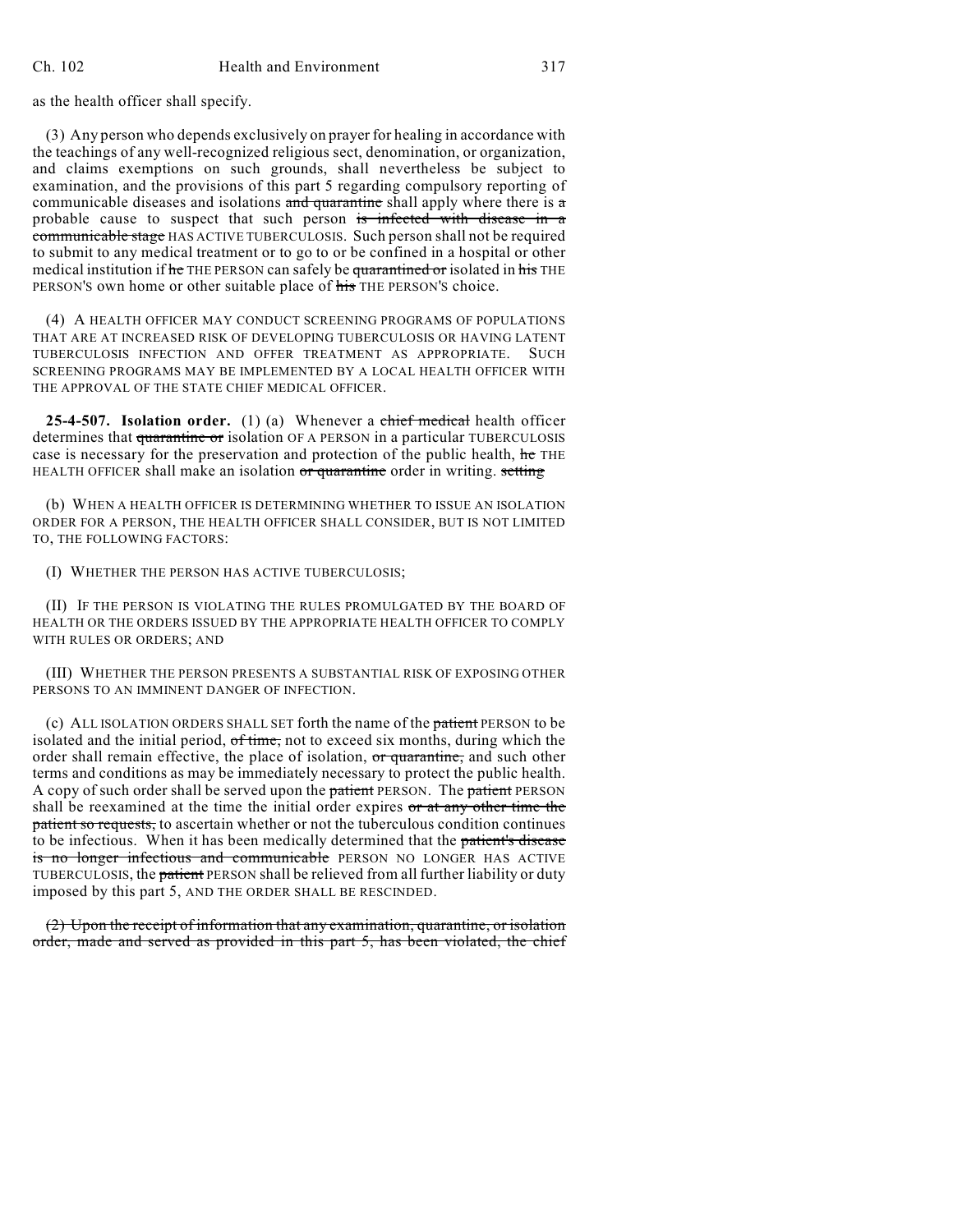medical health officershall advise the district attorney of the pertinent facts relating to the violation.

 $(3)$  (2) In a case of a patient PERSON with multidrug-resistant tuberculosis, the chief medical health officer may issue a quarantine or AN isolation order to such patient PERSON if it is determined that the patient

PERSON has ceased taking prescribed medications against medical advice. Such order may be issued even if the patient PERSON is no longer contagious so long as the patient PERSON has not completed an entire course of therapy.

**25-4-508. Inspection of records.** Authorized DEPARTMENT personnel of the department of public health and environment may inspect and have access to all medical records of all medical practitioners, hospitals, institutions, and clinics, both public and private, where PERSONS WITH KNOWN OR SUSPECTED tuberculosis patients are treated and shall provide consultation services to officers of state educational, correctional, and medical institutions regarding the control of tuberculosis and the care of patients or inmates PERSONS having tuberculosis TO HEALTH CARE PROVIDERS OR ANY OTHER PERSONS HAVING RESPONSIBILITY FOR THE CARE OF PERSONS WITH TUBERCULOSIS. AUTHORIZED DEPARTMENT PERSONNEL SHALL ALSO HAVE ACCESS TO LABORATORY RECORDS OF PERSONS TESTED FOR TUBERCULOSIS.

**25-4-509. Violations - penalty.** (1) Any person who, after service upon him OR HER of an order of a chief medical health officer directing his OR HER isolation or examination as provided in sections 25-4-506 and 25-4-507, violates or fails to comply with the same or any provision thereof ORDER is guilty of a misdemeanor and, upon conviction thereof, in addition to any and all other penalties which THAT may be imposed by law upon such convictions, the court may make an appropriate order providing for EXAMINATION, isolation, quarantine, or treatment.

(2) Any person, firm, or corporation that fails to make the reports required by this part 5 or knowingly makes any false report is guilty of a misdemeanor and, upon conviction thereof, shall be punished by a fine of not more than one FIVE hundred dollars.

(3) UPON THE RECEIPT OF INFORMATION THAT ANY EXAMINATION, ISOLATION, OR TREATMENT ORDER MADE AND SERVED AS PROVIDED IN THIS PART 5 HAS BEEN VIOLATED, THE HEALTH OFFICER SHALL ADVISE THE DISTRICT ATTORNEY OF THE JUDICIAL DISTRICT IN WHICH SUCH VIOLATION OCCURRED OF THE PERTINENT FACTS RELATING TO THE VIOLATION.

**25-4-510. Jurisdiction.** District courts shall have original jurisdiction under this part 5.

**25-4-511. Duties of the board of health and the department - confidentiality** of records.  $(1)$  (a) With respect to the tuberculosis program provided for in section  $25-4-501$ , The state board of health is authorized to adopt such rules and regulations as are deemed necessary, appropriate, and consistent with good medical practice in the state of Colorado in order to insure adequate hospitalization and FOR THE treatment AND CONTROL of tubercular patients. The state board is further authorized to establish criteria to be considered by the executive director of the department of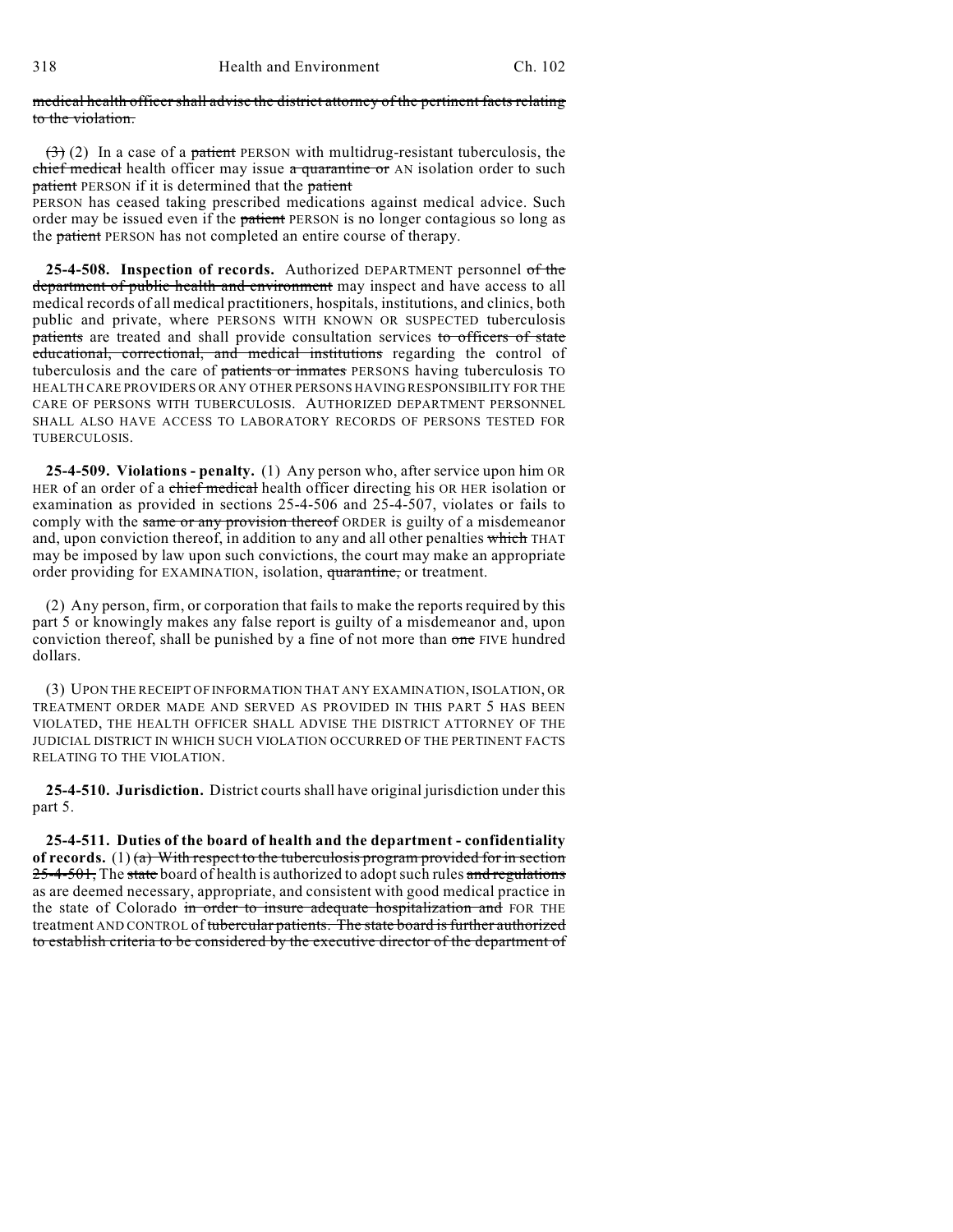public health and environment in determining the eligibility of persons applying for assistance under the program provided for in section 25-4-501 PERSONS WITH TUBERCULOSIS.

(b) Assistance under section 25-4-501 shall be given to any applicant who is suffering from tuberculosis in any form requiring treatment and is without sufficient means to obtain such treatment or to an outpatient tubercular.

(2) SUBJECT TO AVAILABLE APPROPRIATIONS, the executive director of the department of public health and environment, with respect to the tuberculosis program provided for in section 25-4-501, shall MAY CONTRACT WITH LOCAL PUBLIC HEALTH AGENCIES TO PROVIDE ASSISTANCE WITH TUBERCULOSIS TREATMENT AND CONTROL. THE DEPARTMENT SHALL RETAIN THE AUTHORITY TO, WHEN NECESSARY:

(a) Direct any program of investigation and examination of suspected tuberculosis cases, including persons who have had contact with a person who  $\frac{1}{\pi}$ HAS suspected OR CONFIRMED ACTIVE tuberculosis, case, and the administration of antituberculosis chemotherapy or the treatment of a latent tuberculosis infection on an outpatient basis where appropriate;

(b) Make the necessary contractual arrangements with hospitals within this state for the care and treatment of patients with either drug-susceptible or drug-resistant tuberculosis as necessary and if resources permit;

(c) Determine eligibility of persons applying for assistance;

 $(d)$  (b) Perform such other duties and have such other powers with relation to the provisions, objects, and purposes of this part 5 as the state board of health shall prescribe.

(3) The department of public health and environment shall cooperate with the state and local medical societies, other state and local medical organizations, the secretary of the United States department of health, education, and welfare, or any other agency of the United States government in order to qualify for and procure the aid of the federal government in caring for tuberculosis patients under the program provided for in section 25-4-501. The department of public health and environment shall make such applications and submit such reports as may be required by agencies of the federal government EXCEPT AS OTHERWISE PROVIDED BY LAW, ALL RECORDS KEPT BY THE DEPARTMENT AND BY LOCAL PUBLIC HEALTH AGENCIES AND ALL RECORDS RETAINED IN A COUNTY CORONER'S OFFICE IN ACCORDANCE WITH SECTION 30-10-606 (4) (c), C.R.S., AS A RESULT OF THE INVESTIGATION OF TUBERCULOSIS SHALL BE KEPT STRICTLY CONFIDENTIAL AND SHALL ONLY BE SHARED TO THE EXTENT NECESSARY FOR THE INVESTIGATION, TREATMENT, CONTROL, AND PREVENTION OF TUBERCULOSIS; EXCEPT THAT EVERY EFFORT SHALL BE MADE TO LIMIT DISCLOSURE OF PERSONAL IDENTIFYING INFORMATION TO THE MINIMAL AMOUNT NECESSARY TO ACCOMPLISH THE PUBLIC HEALTH PURPOSE.

**25-4-512. Nondiscrimination in the provision of general services.** (1) Eligibility of persons applying for hospitalization assistance under this part 5 shall be limited to persons who: